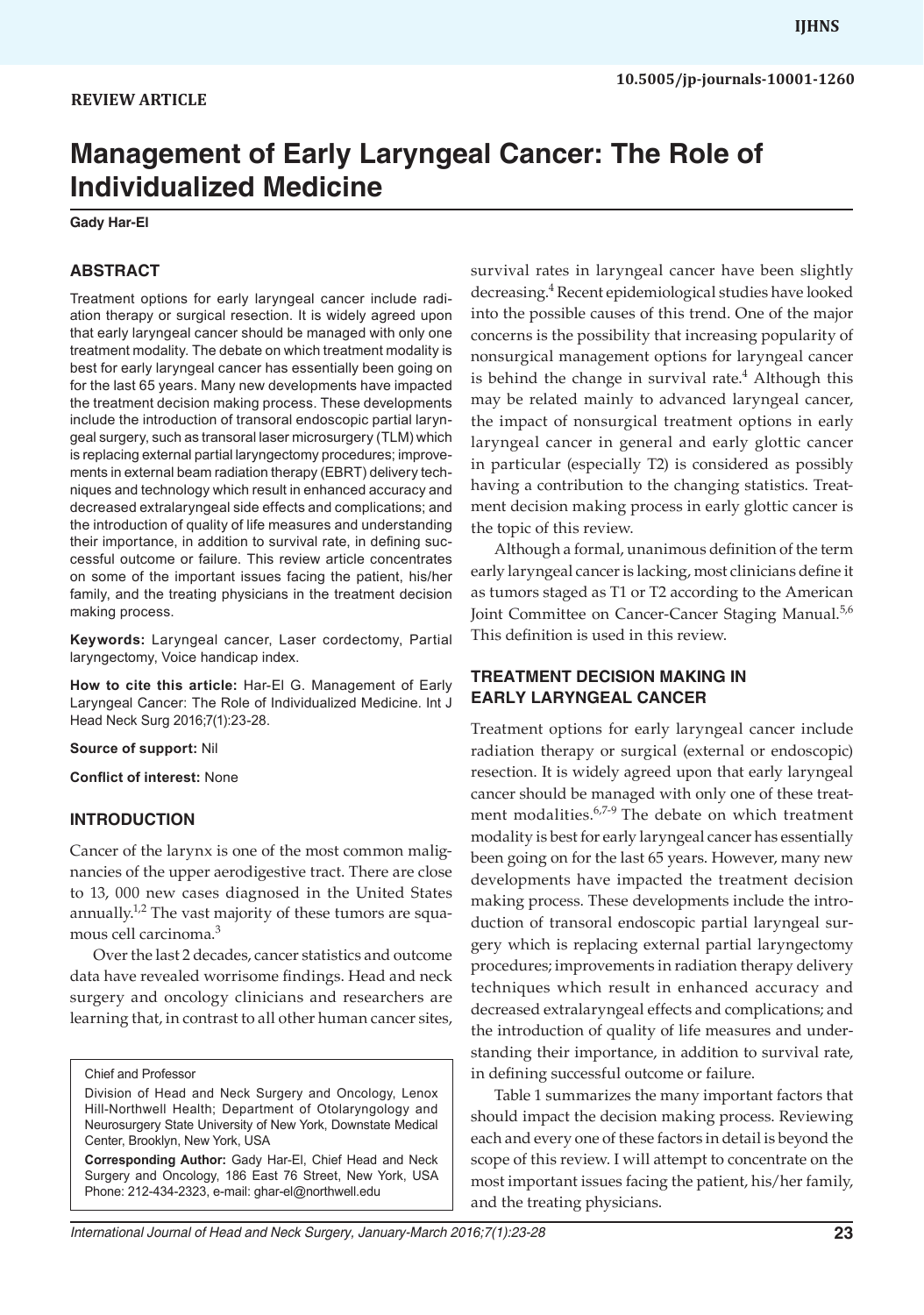# **Second Metachronous Primary Malignancy**

It is well-established that patients with head and neck squamous cell carcinoma are at increased risk for developing second metachronous primary malignancy.<sup>10,11</sup> The rate ranges from 17 to 47%, depending on the length of follow-up.10,11 A significant number of these second malignancies occur in the head and neck region (32.0– 59.3%).<sup>10,11</sup> In a large scale study, Gao et al<sup>12</sup> have shown that the head and neck is the region with the highest relative risk for being the site of a second primary malignancy in patients with laryngeal cancer (relative risk for all sites: 1.68; relative risk for head and neck: 4.81). This information is certainly important in designing an individualized treatment protocol, especially in patients who are at higher risk for secondary cancer, e.g., patients who continue to smoke. Additional risk factors for second primary cancer include older age, male gender, and earlier stage at presentation (probably related to longer survival and, therefore, longer time span for developing secondary cancer). However, most importantly, the same large scale laryngeal cancer study showed that radiation therapy given as the treatment modality for the first cancer, is an independent predictor of second primary cancer. These findings should be considered when deciding on treatment for the primary laryngeal cancer. The possible need

| <b>Table 1:</b> Early laryngeal cancer: factors to be |
|-------------------------------------------------------|
| considered in management                              |

| $\mathsf{A}_{\cdot}$ | Tumor factors             | Exact site                           |
|----------------------|---------------------------|--------------------------------------|
|                      |                           | T stage (including subgrouping,      |
|                      |                           | e.g., T1a/b, T2a/b)                  |
|                      |                           | Tumor size                           |
|                      |                           | Adequacy of laryngeal exposure       |
|                      |                           | during endoscopy                     |
|                      |                           | Neck disease status                  |
|                      |                           | - Likelihood of secondary malignancy |
|                      |                           | - Pulmonary status                   |
|                      |                           | Swallowing status                    |
|                      | <b>B.</b> Patient factors | Age                                  |
|                      |                           | Function                             |
|                      |                           | Co-morbidities                       |
|                      |                           | Health literacy                      |
|                      |                           | Family support                       |
|                      |                           | - Use of voice                       |
|                      |                           | Voice expectations                   |
|                      |                           | Exposure to carcinogens,             |
|                      |                           | especially tobacco                   |
|                      |                           | Need for tracheotomy?                |
|                      |                           | Potential disfigurement, deformity   |
|                      |                           | Length of treatment                  |
|                      |                           | Geographic availabilitycommute       |
|                      |                           | Cost                                 |
|                      | C. Other factors          | Treatment resources and availability |
|                      |                           | Expert (RT, conservation             |
|                      |                           | surgery) availability                |

to 'save the radiation for a rainy day' should be taken into account. Second primary cancer has a significant negative impact on survival and quality of life.<sup>12</sup>

# **RESOURCES**

The availability of knowledge, expertize, and technology in a specific geographic area may affect the treatment decision making process.<sup>13</sup> In fact, it may impact treatment choice in different, occasionally opposing directions. It is a quite unfamiliar and irrelevant issue in developing countries, but may be the reality in third world countries. For example, lack of appropriate radiation therapy technology and expertize may direct patients to this surgical option. Or, unavailability of surgeons with the appropriate expertize in performing conservation laryngeal surgery, and/or unavailability of modern laser technology, may direct patient to nonsurgical management. However, and this is quite unfortunate, we too often witness situations where lack of knowledge about advanced modern treatment options among primary care physicians, general surgeons, or general otolaryngologists, may influence the referral pattern. A classic example that comes to mind is the patient with T1a laryngeal cancer who is being referred for a radiation therapy but never received any information about conservation laryngeal surgical options, preferably from a surgeon who is familiar with these procedures.

# **COST**

Medical practice, including cancer management, in the 21st century must be cost-conscious. Many studies have compared direct costs related to surgical vs nonsurgical management of early glottic cancer. $^{6,14,15}$  Mylnarek et al $^{16}$ stated 'Surgery and radiotherapy are both very effective… however, surgery tends to be more cost-effective…'; Phillips et al<sup>17</sup> stated '...TLM...most economical...as effective as radiation therapy…cure rates and quality of life.'

# **Length of Treatment**

Studies have shown that longer treatment time adversely impacts outcome. Longer treatment may result from different factors including inherent difference in time requirement for different therapeutic modalities (e.g., radiation *vs* surgery), planned or unplanned interruptions, etc. It should be noted that the negative impact of prolongation of treatment package time is independent of other tumor factors, such as tumor stage and patient factors, such as age or comorbidities. Rosenthal et  $al^{18}$ found that total treatment package time of less than 100 days is associated with improved tumor control and survival (univariate and multivariate analysis). There are

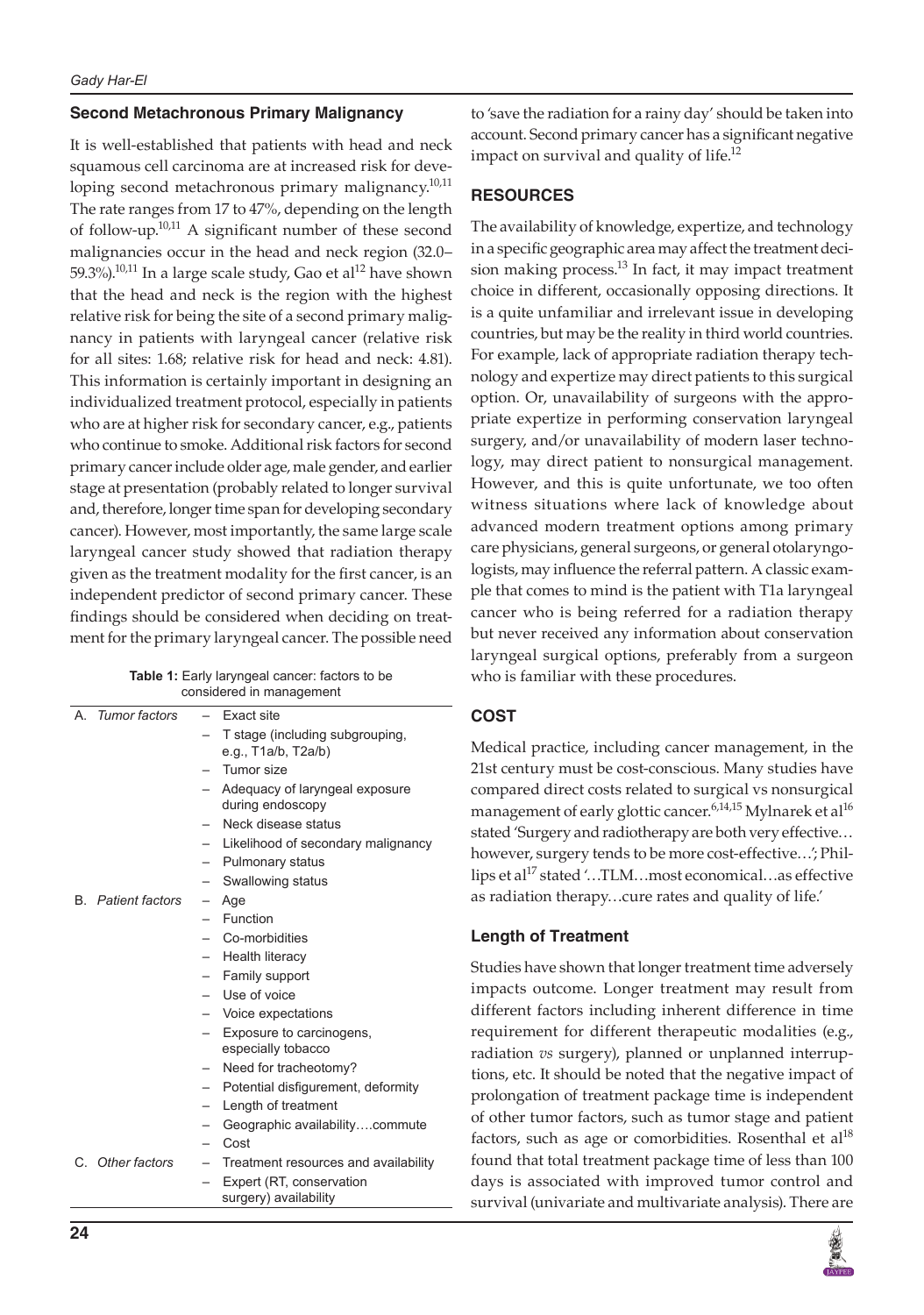also many psychosocial issues that may affect treatment package time. They include work, family, and geographic constraints. Therefore, in order to practice appropriate individualized medicine in laryngeal cancer care, the head and neck oncology specialist must consider all of these factors before deciding on a treatment protocol.

#### **Reliability of Follow-up**

The ability of the patient to follow closely with the treating physicians both during and after therapy must be considered as it may significantly impact success rate. In developing or third world countries with a limited number of treatment facilities, geographic constraints may limit the reliability of follow up. To a lesser degree, this may affect follow-up in rural areas in more developing countries. In North America, we often realize that family issues, family support, community support, substance abuse, and appropriate educational, psychosocial, and mental abilities, as well as awareness of the diagnosis and the importance of follow up, will also impact the care. Again, as we sit in front of the individual patient, we must consider all of these factors before we proceed with treatment recommendations.

#### **Quality of Life—Non-voice Related19**

Table 2 summarizes the non-voice related quality of life factors. It is very important to emphasize that quality of life is a very subjective matter and may have different meaning to different patients. That is where the role of individualized medicine is highlighted. Issues, such as length of treatment, cost of treatment, impact on family, impact on work, and appearance, just to name a few, are topics that the practitioner should discuss with the patient and his/her family and allow them to provide significant

**Table 2:** Non voice-related quality of life considerations

|   | Length of treatment          |
|---|------------------------------|
|   | Place of treatment           |
|   | Impact on family             |
|   | Impact on work               |
| - | Cost of treatment            |
|   | In-hospital stay             |
|   | Need for tracheotomy? PEG?   |
|   | Swallowing/airway protection |
|   | Smell                        |
|   | Taste                        |
|   | Pain                         |
|   | Salivary function            |
|   | Appearance                   |
|   | <b>Physical fitness</b>      |
|   |                              |

- Social activity
- Mental well-being
- Emotional well-being

input to the decision making process. Although immediate complications of both conservation laryngeal surgery and radiation therapy are well-documented, reports on long-term sequelae are very limited.<sup>16</sup> This is mainly relevant to radiation therapy and its relation to edema, laryngeal fibrosis and/or stenosis, hypothyroidism, and carotid stenosis.<sup>16</sup>

### **Voice-related Quality of Life**

Though not necessarily the most important factor in the therapeutic decision making process, this is probably the most cited and the most discussed quality of life issue in the field of early laryngeal cancer. In general, the following sentence appeared in most articles and textbooks for many decades: 'Voice preservation is thought to be better with radiotherapy than with surgery.' However, today this statement is being challenged.<sup>6,16,19-25</sup>

The belief that voice results are better with radiotherapy is based on studies utilizing therapeutic approaches which are not necessarily updated and modern and, therefore, may not be relevant today. Until the 1990's, most conservation laryngeal surgery was done through an open approach.<sup>8,26</sup> It is widely agreed that voice outcome after external conservation laryngeal surgery is inferior to voice outcome after radiation therapy.<sup>21,26</sup> However, we now learn that it is also inferior to voice results after endoscopic procedures.<sup>21,26</sup> In addition, our techniques and instrumentation continue to evolve and improve. Significant advances in optics as well as newer ablative and extirpative (laser and non-laser) technology result in continuous improvement in voice outcome.

We have also witnessed major advances in surgical voice rehabilitation after endoscopic partial laryngeal surgery during the last 20 years. It is well known that augmentation/rehabilitation surgery after external partial laryngectomy is very challenging. However, we are seeing excellent voice results after augmentation procedures in patients after endoscopic cordectomy.27-29 Medialization and/or augmentation (external, transcutaneous, or endoscopic) procedures continue to be developed and refined. Also, with the help of our engineering and biochemistry colleagues, the materials that are being used for these procedures provide increasingly consistent and predictable results.

One additional factor that may cause misrepresentation of voice outcome studies is the fact that, for many years, outcome was measured using objective voice analysis. Although objectivity is something that we all strive for in medicine, it may not necessarily translate well to voice outcome. Much like cosmetic surgery, voice is a subjective character of the individual person. Different patients have different voice demands and voice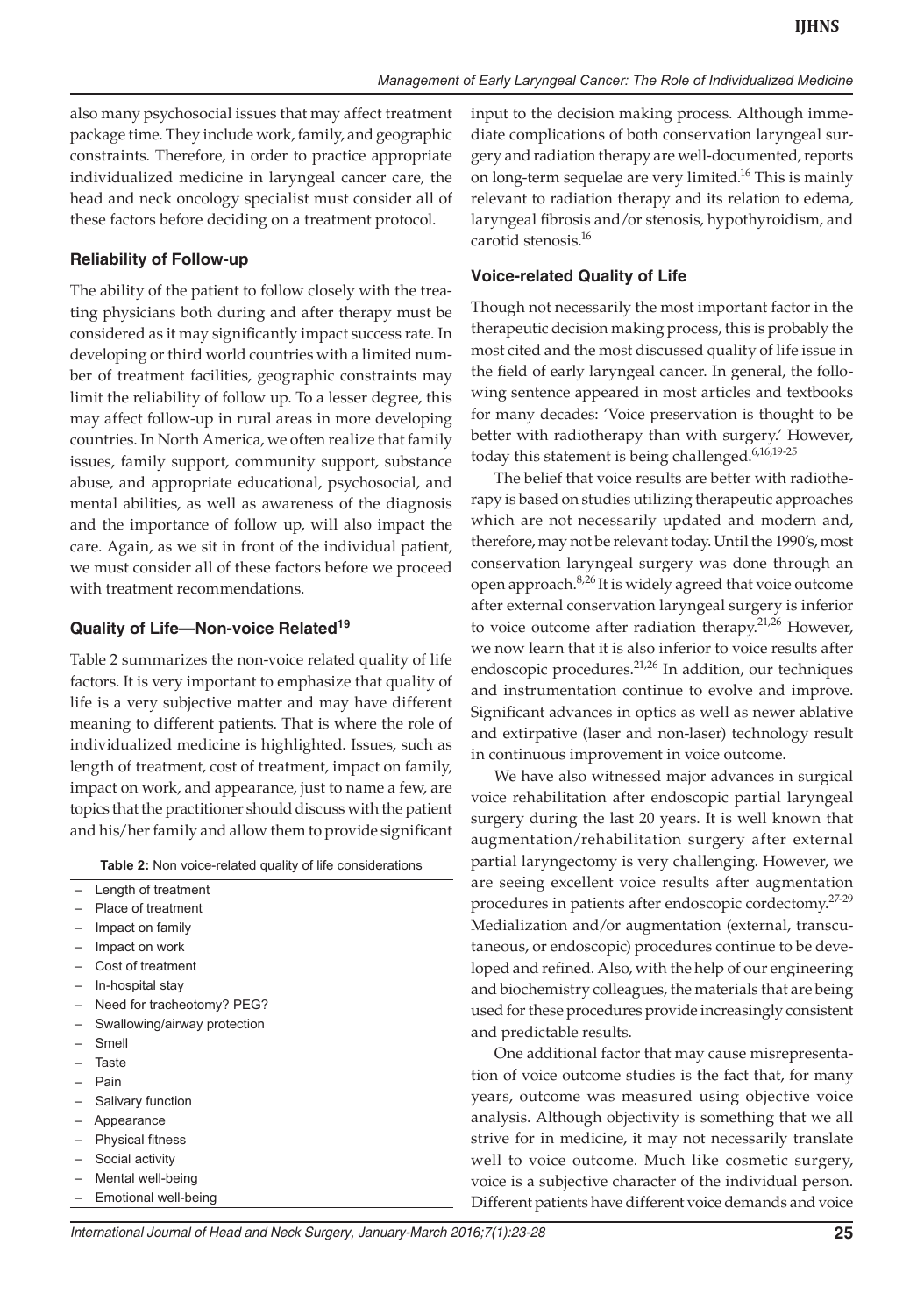#### *Gady Har-El*

expectations. Their input and their significant others' input are very important in the pretreatment discussion as well as in the evaluation of posttreatment outcome. We repeatedly state in our tumor board that 'not all patients are teachers and singers.' In fact, studies using patientoriented and family-oriented instruments, such as the Voice Handicap Index (VHI), have shown that for certain levels of endoscopic partial laryngectomy, there is no difference in voice results when compared to radiation therapy.<sup>20,21,30</sup> It is also important to remember that radiation therapy affects the entire larynx, whereas cordectomy affects only the cancerous region.<sup>9,31</sup> Continuous smoking will also adversely affect voice outcome by adding tissue damage to the postradiation edema and fibrosis.<sup>9</sup>

And last but not least, in order for voice outcome studies to be reliable and effective, so they may be applied during both pretreatment counseling sessions and posttreatment evaluation, they must be stratified by the extent of the resection. Therefore, we strongly recommend that the European Laryngological Society (ELS) classification system<sup>32</sup> for endoscopic partial glottic resection should be used in any voice outcome study whether surgical or nonsurgical.8

Considering all the factors and issues discussed above, there is an increasing number of studies showing that voice outcome after surgery is not necessarily inferior to radiation therapy.<sup>20-24</sup> Cohen et al,<sup>20</sup> in a meta-analysis study of 208 patients using VHI, stated that 'We conclude that  $CO<sub>2</sub>$  laser excision and EBRT provide comparable levels of voice handicap….' Although good voice outcome is expected after ELS types I-III cordectomy, Vilaseca et al<sup>24</sup> found that, subjectively, '...patients with types III-V cordectomy… dysphonia… rarely an important disability.' Har-El et al<sup>33</sup> studied a group of 24 patients who underwent partial laryngectomy with imbrication laryngoplasty (an external approach procedure). Twenty-three patients (95.8%) were 'satisfied' or 'very happy' with their voice outcome. When evaluated by the surgeons, nine patients (37.5%) had 'good' voice outcome and 15 patients (62.5%) had 'excellent' voice. Based on their experience, the surgeons rated 23 patients (95.8%) as having a better voice than a typical vertical hemilaryngectomy patient, and 15 patients (62.5%) as having the same or better voice outcome when compared to radiation therapy.

# **Survival Rates and Laryngeal Preservation Rates**

Although is it generally believed that surgery and radiation therapy have similar survival outcome<sup>25,26,34,35</sup> a few recent studies challenge this assumption. $9,14$  Higgins et al<sup>25</sup> in a meta-analysis study of 7,600 patients stated... 'there is a trend favoring transoral laser surgery for overall survival.' As for preservation of the larynx as a functional organ, Hafidh et al<sup>36</sup> (citing Rothfield et al),  $37$ discussing radiation therapy for T1 glottic cancer, stated that '…although initial voice quality may be superior, more of these patients require total laryngectomy, thus reducing overall voice preservation.' Schrijvers et al<sup>38</sup> found 'Higher laryngeal preservation rate after  $CO<sub>2</sub>$  laser surgery compared with radiotherapy….'

### **The T2b Subgroup**

The American Joint Committee on Cancer's Staging Manual defines T2 of the glottis as a tumor that extend to supraglottis and/or subglottis, or a tumor with impaired vocal fold mobility.<sup>5</sup> Many clinical studies further subdivide this category into T2a stage for a tumor extending to the supraglottis and/or subglottis with normal vocal fold mobility, and T2b stage for impaired vocal fold mobility. Studies, dating back to the 1970's, show a difference in treatment response rate and local control between the two subgroups.<sup>26</sup> McCoul and Har-El<sup>39</sup> performed an extensive meta-analysis to study this issue. With very strict inclusion criteria (clear data on T2a *vs* T2b, radiation therapy, separate 5 years survival data), they found statistically significant difference in survival between T2a and T2b with an odds ratio of 1.63. Their conclusion was that impairment of fold mobility has a negative impact on local control rates regardless and independent of supraglottic or subglottic entension.<sup>39</sup> They recommended considering the inclusion of this subdivision in the formal staging. However, we must realize that appreciation of subtle vocal fold mobility impairment is extremely subjective, and therefore, may not be suitable for defining a clinical stage.

#### **DISCUSSION**

There are many factors that should be considered by the clinician, the patient, and the patient's family when deciding on the appropriate treatment protocol for early laryngeal cancer. $31$  These factors are divided into two main groups namely, tumor factors and patient factors. In this review, some of these factors were discussed in detail. Not all factors were reviewed and additional considerations should be given to issues, such as age, comorbidity, the status of the cervical lymph nodes, the patient and family's health literacy, continuous carcinogen exposure, and the patient's attitude toward and tolerance of any potential deformity or disfigurement.

#### **CONCLUSION**

The days of the single clinician 'playing God' and proceeding to 'decide' on the treatment protocol for a specific

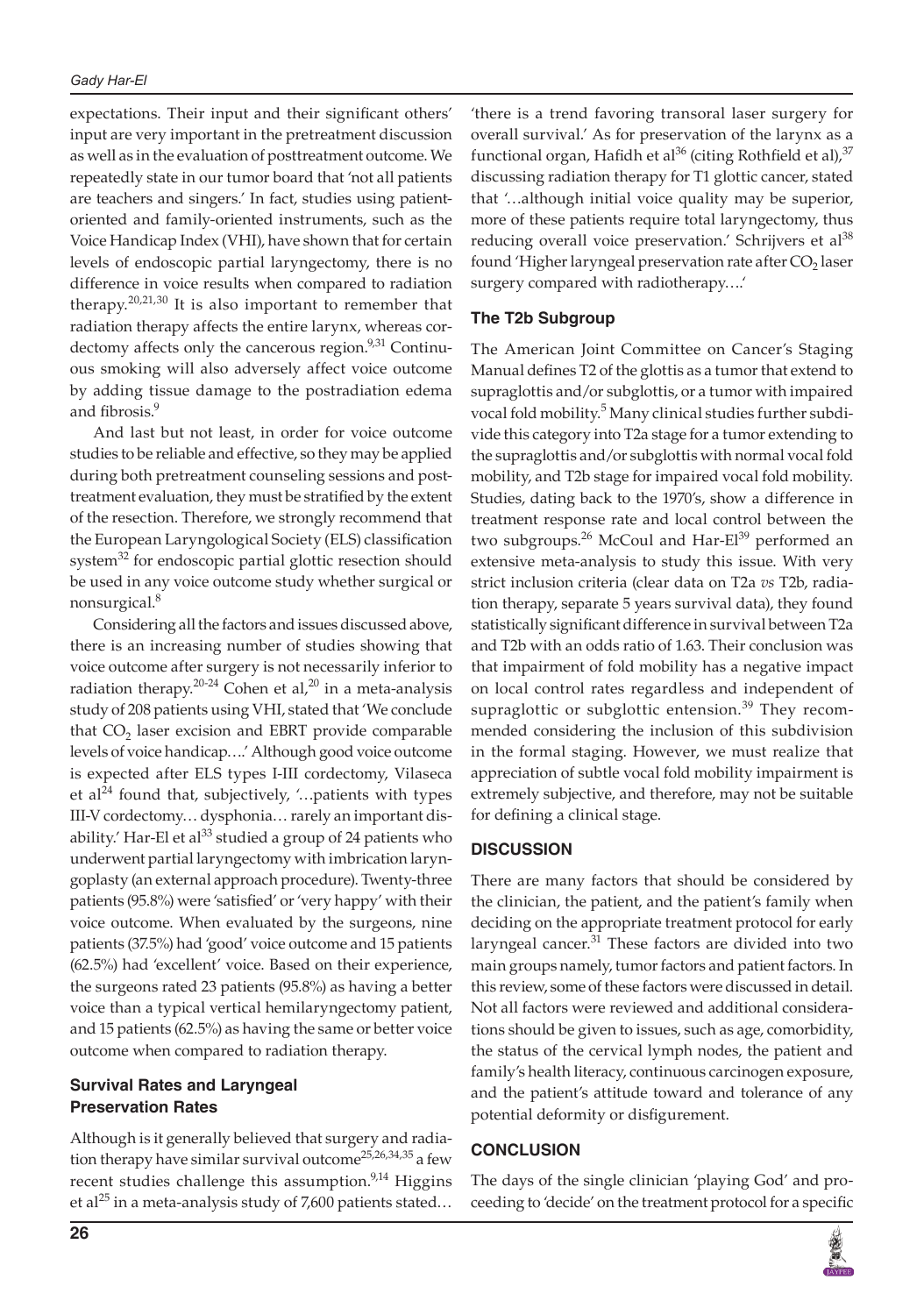patient are gone. We owe our patients the full picture. Every patient with a known or suspected early laryngeal cancer should benefit from a consultation with a radiation oncologist familiar with treatment to this type of tumor, as well as a surgeon who is familiar with all aspects of conservation laryngeal surgery.<sup>31</sup> We owe it to ourselves as clinicians and researchers but more importantly, we must do it for the benefit of our patients.

### **REFERENCES**

- 1. Jemal A, Siegel R, Ward E, et al. Cancer statistics. CA Cancer J Clin 2007;57:43-66.
- 2. American Cancer Society: Cancer Facts and Figures. Atlanta: American Cancer Society; 2010.
- 3. Barnes L, Tse Ly, Hunt JL, et al. Tumours of the hypopharynx, larynx, and trachea introduction. In: Barnes L, Eveson J, Reichart P, Sidramsky, D, editors. WHO classification of tumours: pathology and genetics of head and neck tumours. Lyon, France: IARC Press; 2005. p. 111-117.
- 4. Hoffman HT, Porter K, Karnell LH, et al. Laryngeal cancer in the United States: changes in demographics, patterns of care, and survival. Laryngoscope 2006;116 (suppl 111):1-13.
- 5. American Joint Committee on Cancer: cancer staging manual. 7th edn. New York: Spring; 2010.
- 6. Higgins KM. What treatment for early-stage glottic carcinoma among adult patients: CO<sub>2</sub> endolaryngeal laser excision versus standard fractionated external beam radiation is superior in terms of cost utility? Laryngoscope 2011;121: 116-134.
- 7. Hartl DM, Ferlito A, Brasnu DF, et al. Evidence-based review of treatment options for patients with glottic cancer. Laryngoscope 2014;124:1398-1401.
- 8. Lucioni M, Marioni G, Bertolin A, et al. Glottic laser surgery: outcomes according to 2007 ELS classification. Eur Arch Otorhinolaryngol 2011;268:1771-1778.
- 9. Burns JA, Har-El G, Shapshay S. Endoscopic laser resection of laryngeal cancer: is it oncologically safe? Ann Otol Rhinol Laryngol 2009;118:399-404.
- 10. Rennemo E, Zatterstrom V, Boysen M. Impact of second primary tumors on survival in head and neck cancer: an analysis of 2,063 cases. Laryngoscope 2008;118:1350-1356.
- 11. Holland JM, Arsanjani A, Liem BJ, et al. Second malignancies in early stage laryngeal carcinoma patients treated with radiotherapy. J Laryngol Otol 2002;116:190-193.
- 12. Gao X, Fisher SG, Mohideen N, et al. Second primary cancers in patients with laryngeal cancer: a population-based study. Int J Radiat Oncol Biol Phys 2003;56:427-435.
- 13. Misono S, Marmor S, Yueh B, et al. T1 glottic carcinoma: do comorbidities, facility characteristics and sociodemographics explain survival differences across treatment types? Otolaryngol Head and Neck Surg 2015;152:856-862.
- 14. Gourin CG, Dy SM, Herbert RJ, et al. Treatment, survival, and costs of laryngeal cancer care in the elderly. Laryngoscope 2014;124:1827-1835.
- 15. Diaz-de-Cerio P, Preciado J, Santaolalla F, et al. Cost-minimisation and cost-effectiveness analysis comparing transoral CO2 laser cordectomy, laryngofissure cordectomy and radiotherapy for the treatment of T1-2, No, Mo glottic carcinoma. Eur Arch Otorhinolaryngol 2013;270:1181-1188.
- 16. Mylnarek A, Kost K, Gesser R. Radiotherapy versus surgery for early T1-T2 glottic carcinoma. J Otolaryngol 2006;35: 413-419.
- 17. Phillips TJ, Sader C, Brown T, et al. Transoral laser microsurgery versus radiation therapy for early glottis cancer in Canada: cost analysis. J Otolaryngol Head and Neck Surg 2009;38:619-623.
- 18. Rosenthal DI, Liu L, Lee JH, et al. Importance of the treatment package time in surgery and postoperative radiation therapy for squamous carcinoma of the head and neck. Head Neck 2002;24:115-126.
- 19. Feng Y, Wang B, Wen S. Laser surgery versus radiotherapy for T1-T2 No glottis cancer: a meta-analysis. ORL 2011;73:336-342.
- 20. Cohen SM, Garrett CG, Dupont WD, et al. Voice-related quality of life in T1 glottic cancer: irradiation versus endoscopic excision. Ann Otol Rhinol Laryngol 2006;115:581-586.
- 21. Greulich MT, Parker NP, Lee P, et al. Voice outcomes following radiation versus laser microsurgery for T1 glottic carcinoma: systematic review and meta-analysis. Otolaryngol Head Neck Surg 2015;152:811-819.
- 22. Goor KM, Peeters AJ, Mahieu HF, et al. Cordectomy by  $CO<sub>2</sub>$ laser or radiotherapy for small T1a carcinomas: costs, local control, survival, quality of life, and voice quality. Head Neck 2007;29:128-136.
- 23. Van Gogn CD, Verdonck-de Leeuw, Wedler-Peeters J, et al. Prospective evaluation of voice outcome during the first two years in male patients treated by radiotherapy or laser surgery for T1a glottis carcinoma. Eur Arch Otorhinolaryngol 2012;269:1647-1652.
- 24. Vilaseca I, Huerta P, Blanch JL, et al. Voice quality after  $CO<sub>2</sub>$ laser cordectomy-what can we really expect? Head Neck 2008; 30:43-49.
- 25. Higgins KM, Shah MD, Ogaick MJ, et al. Treatment of early-stage glottic cancer: meta-analysis comparison of laser excision versus radiotherapy. J Otolaryngol Head Neck Surg 2009;38:603-612.
- 26. Chen JJ, Stessin A, Christos P, et al. Difference in survival outcome between stage I and stage II glottic cancer: a SEERbased analysis. Laryngoscope 2015;125:2093-2098.
- 27. Cavanagh JP, Hart RD, Brown T, et al. Laryngeal reconstruction following CO<sub>2</sub> laser surgery for glottic cancer. Head Neck 2009;31:1369-1376.
- 28. Remacle M, Lawson G, Hedayat A, et al. Medialization framework surgery for voice improvement after endoscopic cordectomy. Eur Arch Otorhinolaryngol 2001;258:267-271.
- 29. Zeitels SM, Jarhoe J, Franco RA. Phonosurgical reconstruction of early glottic cancer. Laryngoscope 2001;111:1862-1865.
- 30. Osborn HA, Hu A, Venkatesan V, et al. Comparison of endoscopic laser resection versus radiation therapy for the treatment of early glottic carcinoma. J Otolaryngol Head Neck Surg 2011;40:200-204.
- 31. Jamal N, Sofer E, Chhetri DK. Treatment considerations for early glottic carcinoma: lessons learned and a primer for the general otolaryngologist. Otolaryngol Head Neck Surg 2014; 150:169-173.
- 32. Remacle M, Eckel HE, Antonelli A, et al. Endoscopic cordectomy: a proposal for a classification by the working committee, European Laryngological Society. Eur Arch Otolaryngol 2000;257:227-231.
- 33. Har-El G, Paniello RC, Abemayor E, et al. Partial laryngectomy with imbrication laryngoplasty for glottic carcinoma. Arch Otolaryngol Head Neck Surg 2003;129:66-71.